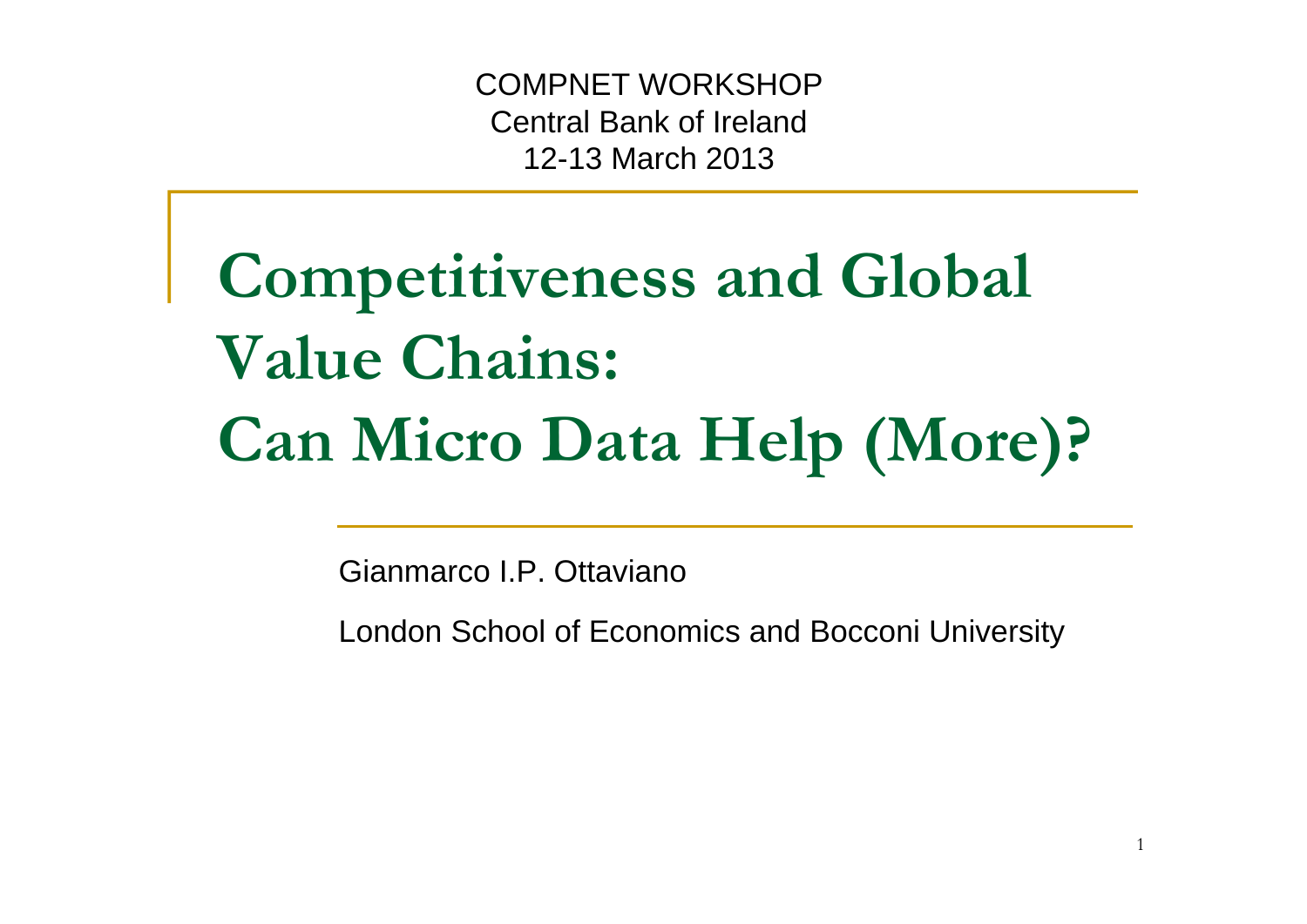# CompNet and GVCs

- Background: emergence of global value chains (GVCs), trade in intermediate goods and tasks
- **Gross flows of goods and services crossing** borders back and forth are hardly informative of value added, factor income and factor content generated in a country
- F Direct impact on the assessment of the country's "competitiveness" (i.e. ability to generate value added, income, employment, ultimately welfare for its citizens)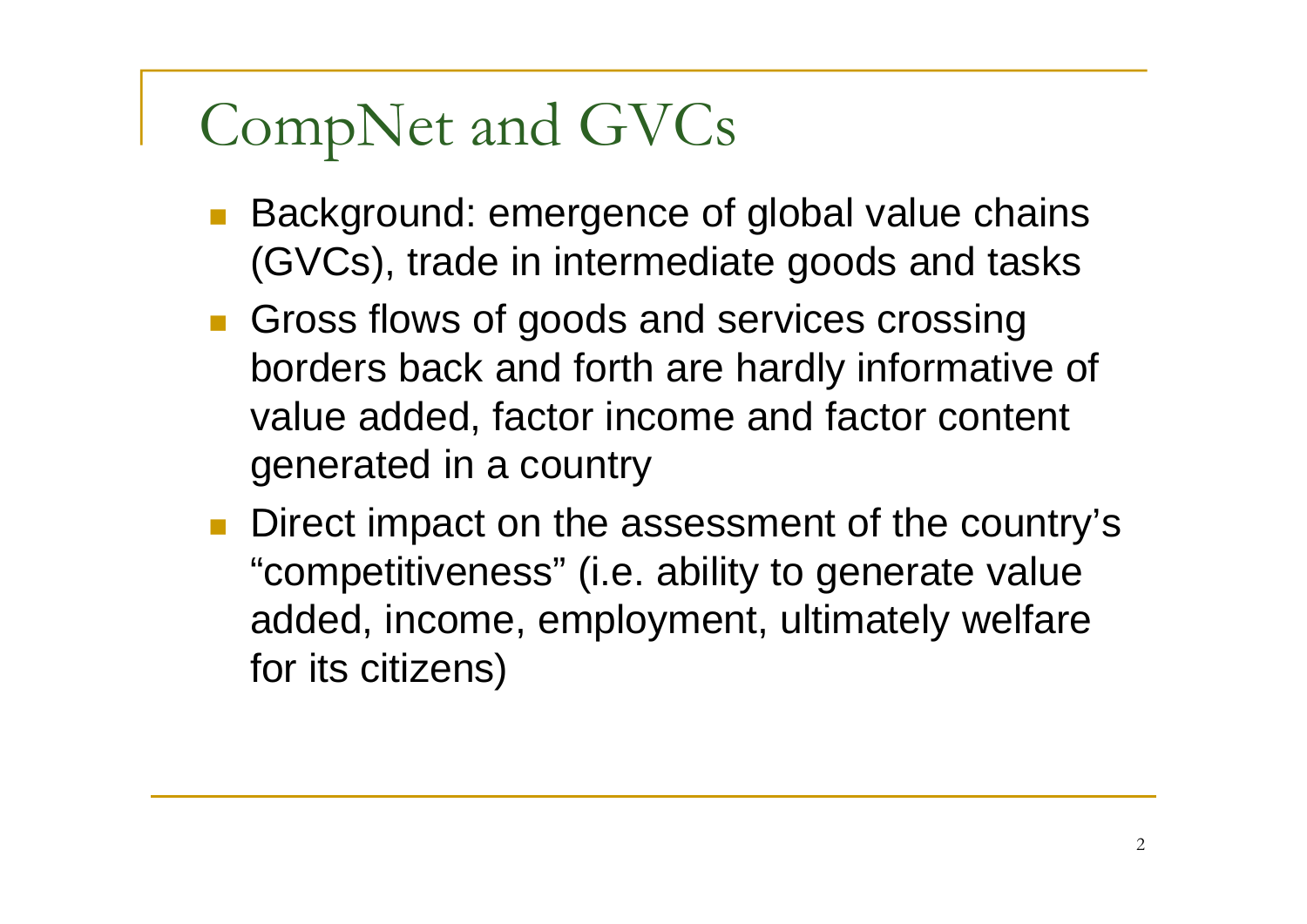# CompNet and GVCs

- CompNet: comprehensive set of indicators to assess integration of countries into GVCs and the implications for country performance
- Research questions:
	- $\Box$ Which firms take part in GVCs?
	- $\Box$  Which countries are net gainers/losers from participating in GVCs?
	- What are the effects of GVCs on the interdependencies between economies and external imbalances?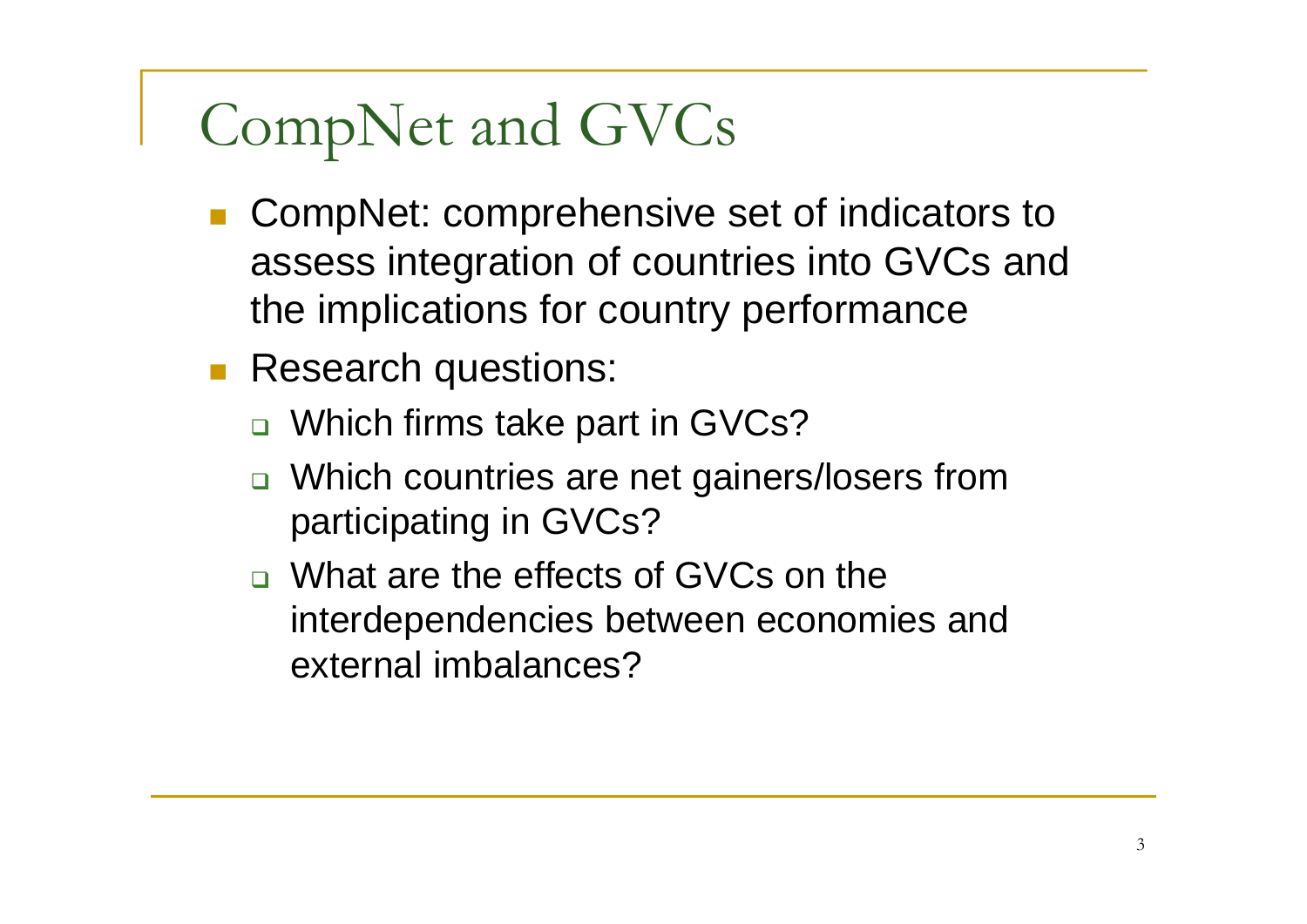## How Can Micro Data Help (More)

**Three directions**:

- *Two-sided data*: Exporter-importer matches
- Actual matching: Intermediaries vs. Direct **Trade**
- *Networks*: 'key players'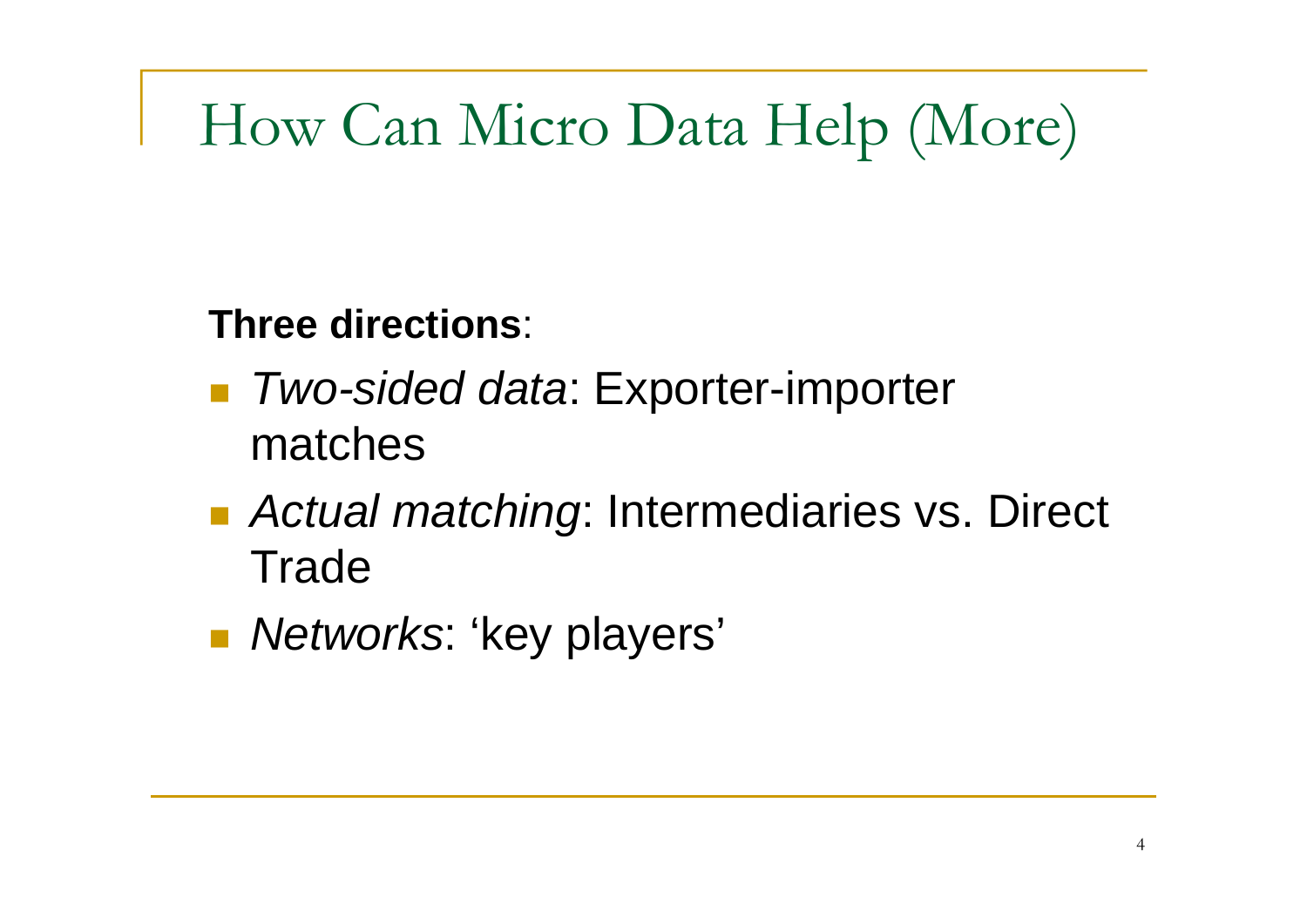#### Two-Sided Data

- **Existing firm-level analyses of trade flows are** based on 'one-sided data': for a shipment they identify either the seller *or* the buyer, but *not* simultaneously *both* (beyond being or not related companies)
- F They do not provide a complete picture of trade relationships as these are two-sided: little evidence on the number of actual partners across products and countries as well as on the distribution of firm-level trade across partners
- F Does this matter?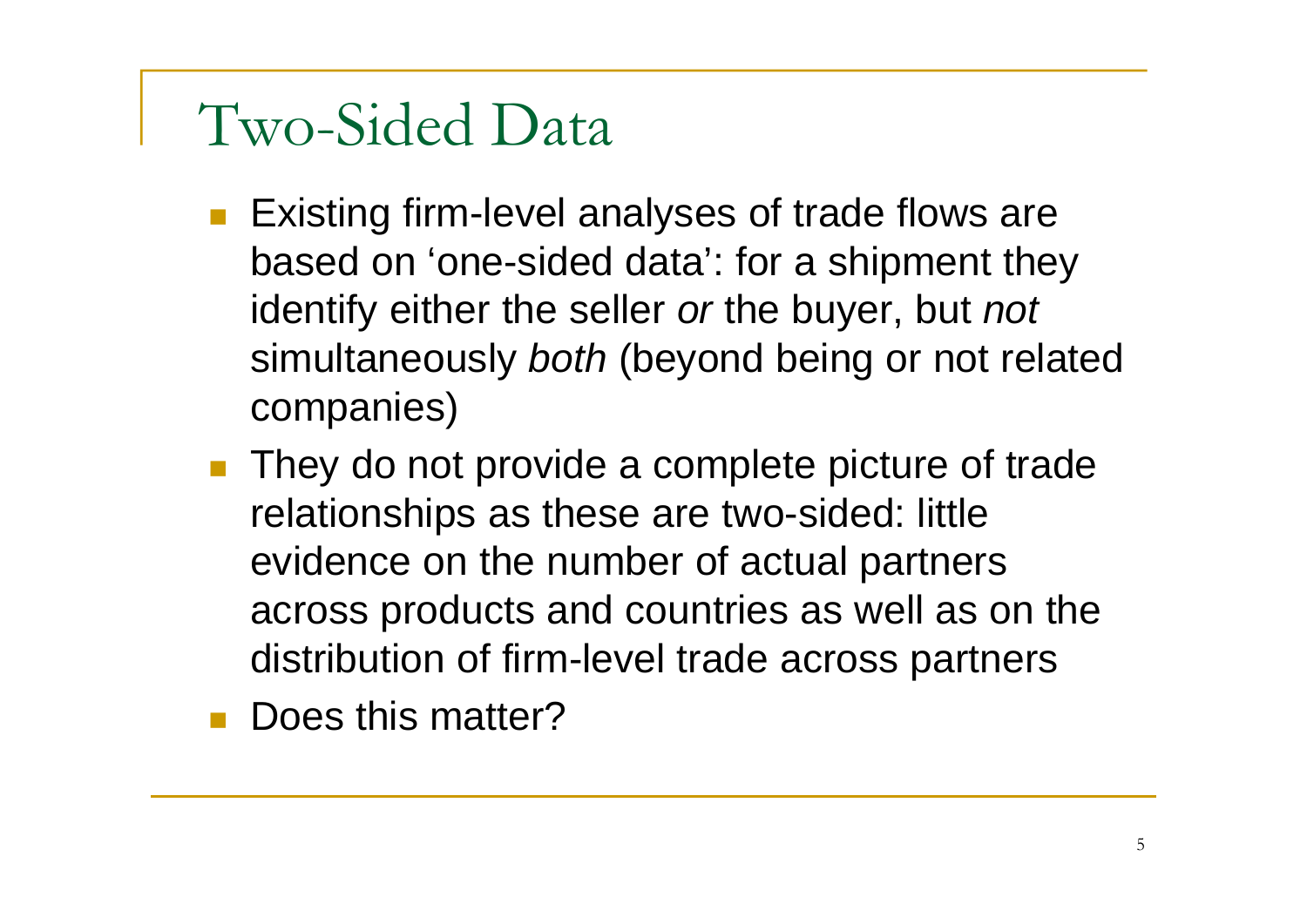## Carballo, Ottaviano, Volpe (2013)

- Matched dataset of highly disaggregated firmlevel data on manufactures for Costa Rica, Ecuador and Uruguay from 2005 to 2008
- *Exporter-product-importer-country* level info: value of each shipment from each exporter of each product (10-digit HS level) to each importer in each destination country
- Matched with basic balance sheet info
- **Number 1** Virtual coverage of the whole population and not just a sample of exporters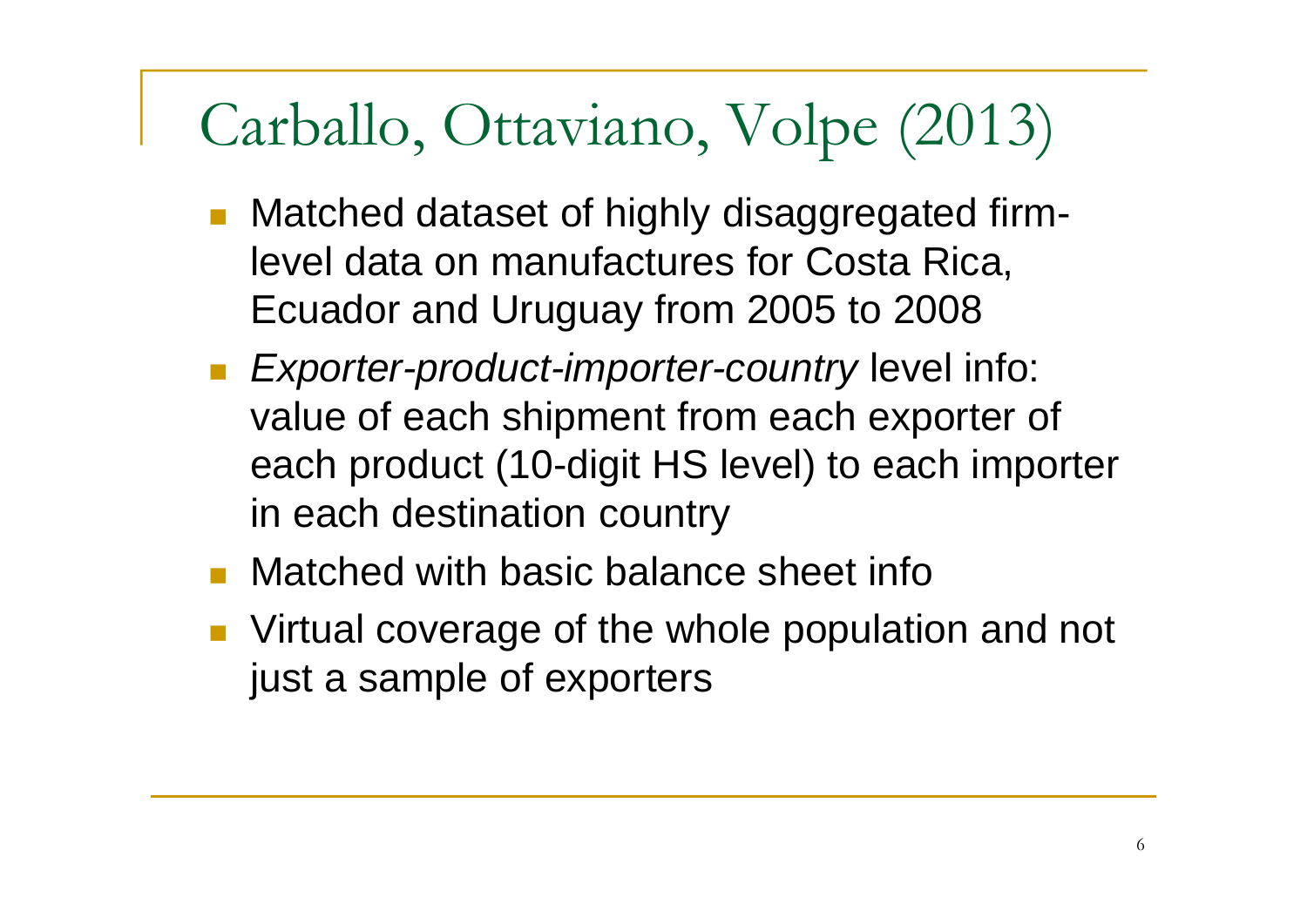## Buyers & Sellers: Share of Firms (CR)



 $\mathcal{L}_{\mathcal{A}}$ ■ For each cell (*m* D -- *n* B; *r* P- *s* B) the figure reports the share due to exporters that have no less than *n* Buyers in at least one of their *m* Destinations and no less than *s* Buyers of at least one their *r* Products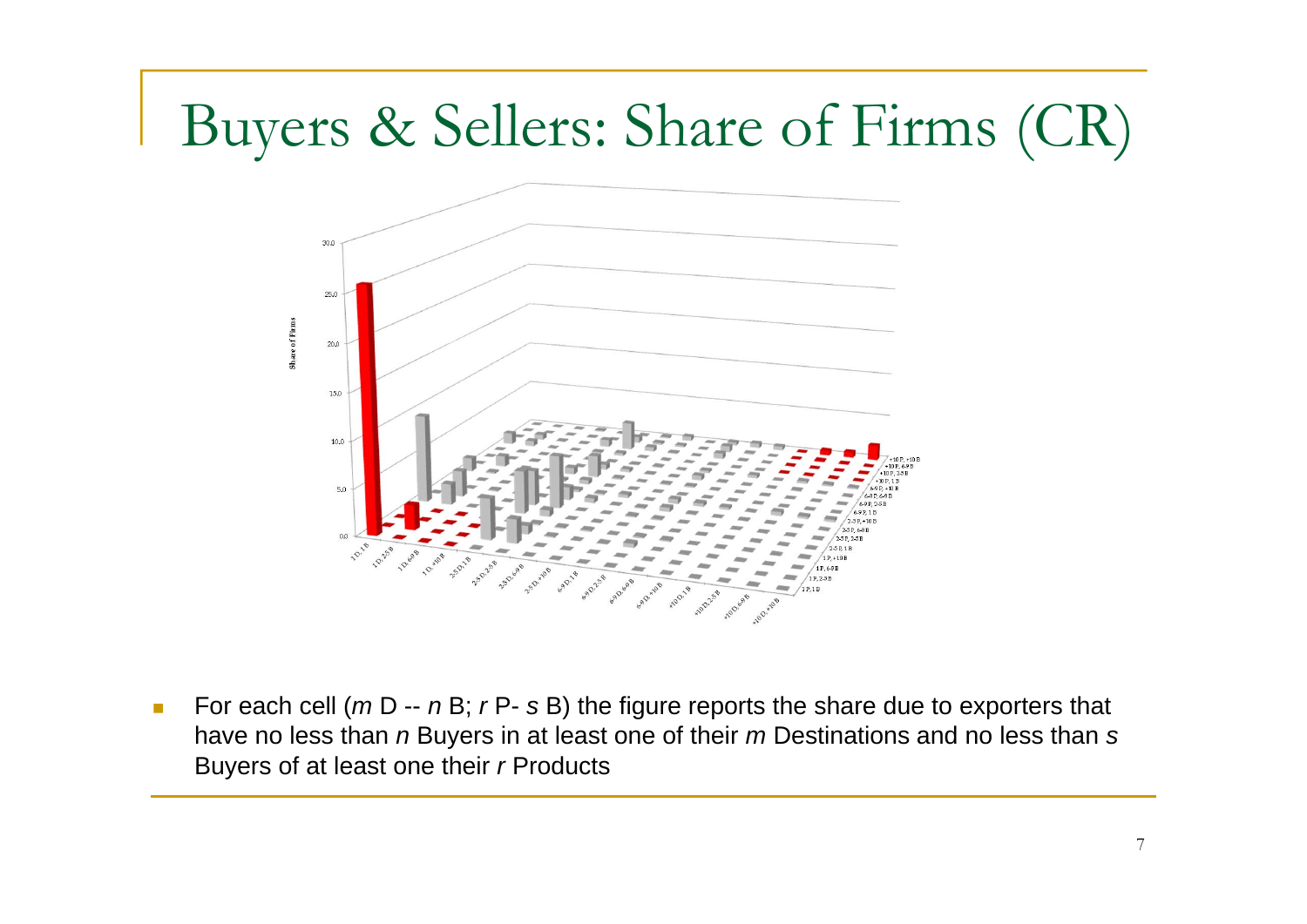## Buyers & Sellers: Share of Exports (CR)



 $\mathcal{L}_{\mathcal{A}}$ ■ For each cell (*m* D -- *n* B; *r* P- *s* B) the figure reports the share due to exporters that have no less than *n* Buyers in at least one of their *m* Destinations and no less than *s* Buyers of at least one their *r* Products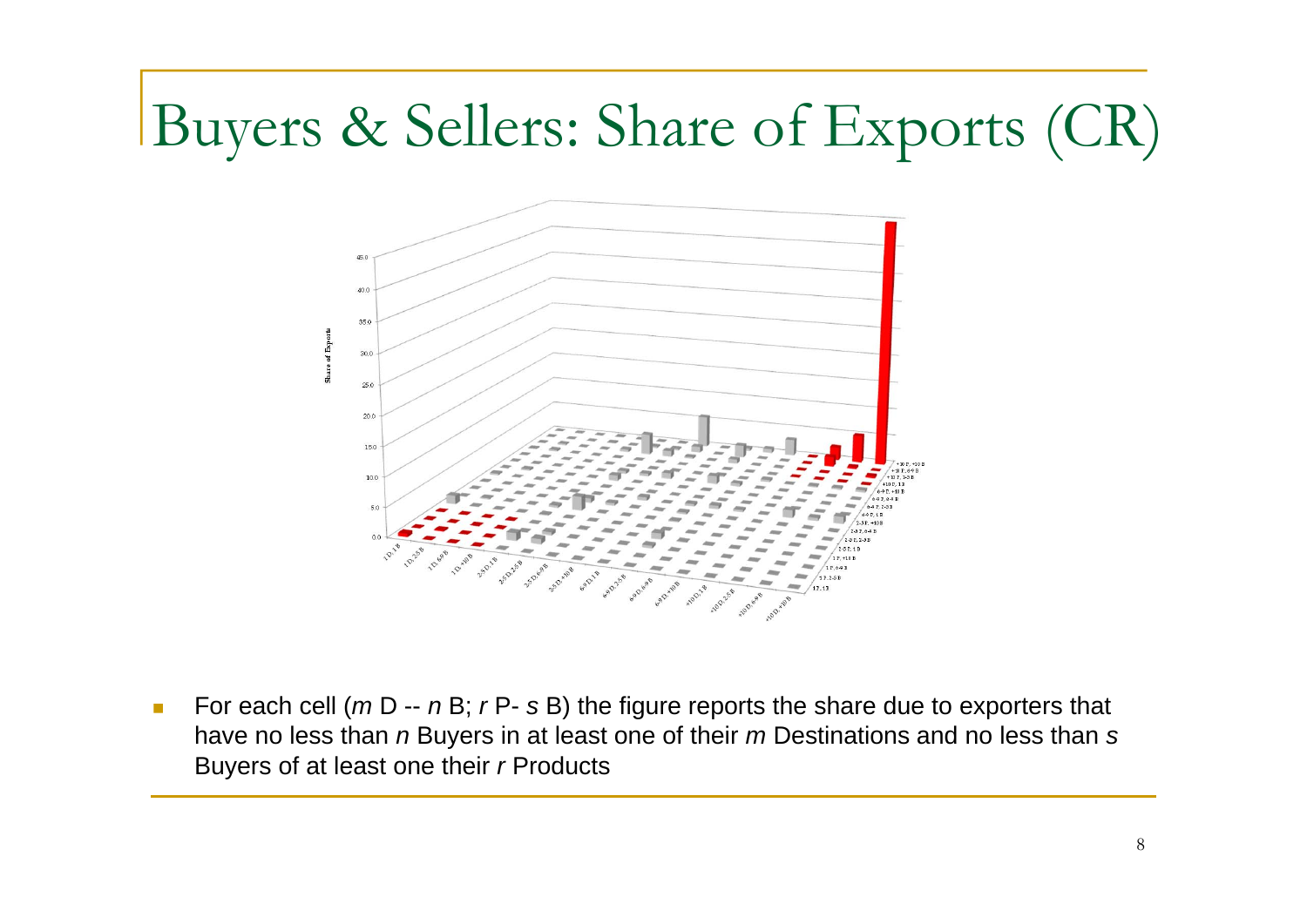## Buyer-Seller Matches: Share of Firms



 $\mathcal{L}_{\mathcal{A}}$ ■ For each cell (*m* P -- *n* D; *r* P- *s* D) the figure reports the share due to Uruguayan firms importing no less than *m* products from at least one their *n* Destinations and Argentinean firms exporting no less than *r* products to at least one of their *s* Destinations.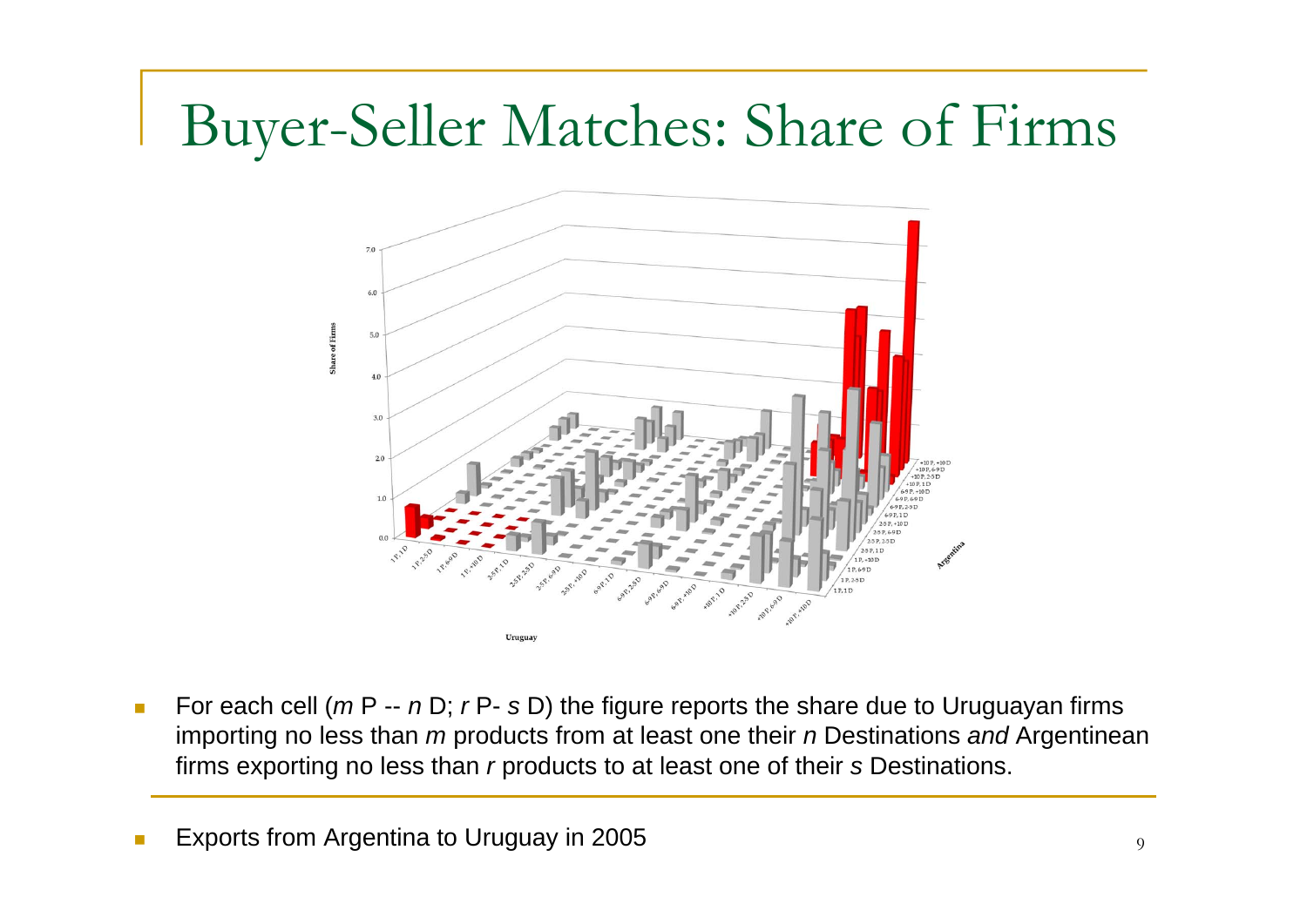## Buyer-Seller Matches: Share of Exports



 $\mathcal{C}^{\mathcal{A}}$ ■ For each cell (*m* P -- *n* D; *r* P- *s* D) the figure reports the share due to Uruguayan firms importing no less than *m* products from at least one their *n* Destinations and Argentinean firms exporting no less than *r* products to at least one of their *s* Destinations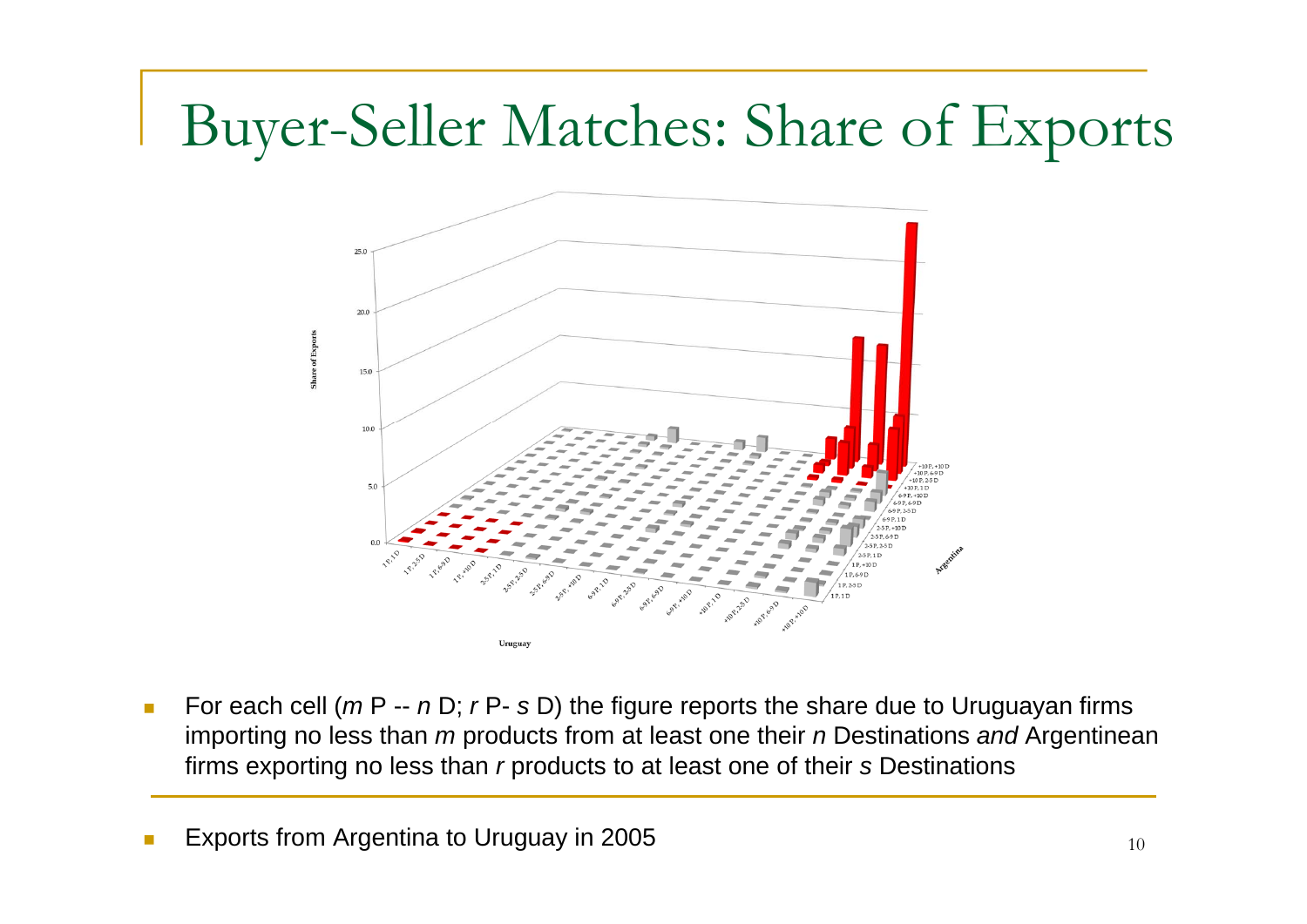#### Blum, Claro, Horstmann (2009)

- Matched data on Chilean exporters and Colombian importers from 2004 to 2006
- **In virtually every exporter-importer pair at least** one of the parties is a 'large' international trader
- More than half of the Chilean exporters sell to only 1 Colombian importer
- F These exporters sell smaller amounts and fewer HS codes to Colombia and to the world but sell large amounts and more HS codes per importer
- F They also sell to importers that purchase larger amounts and more HS codes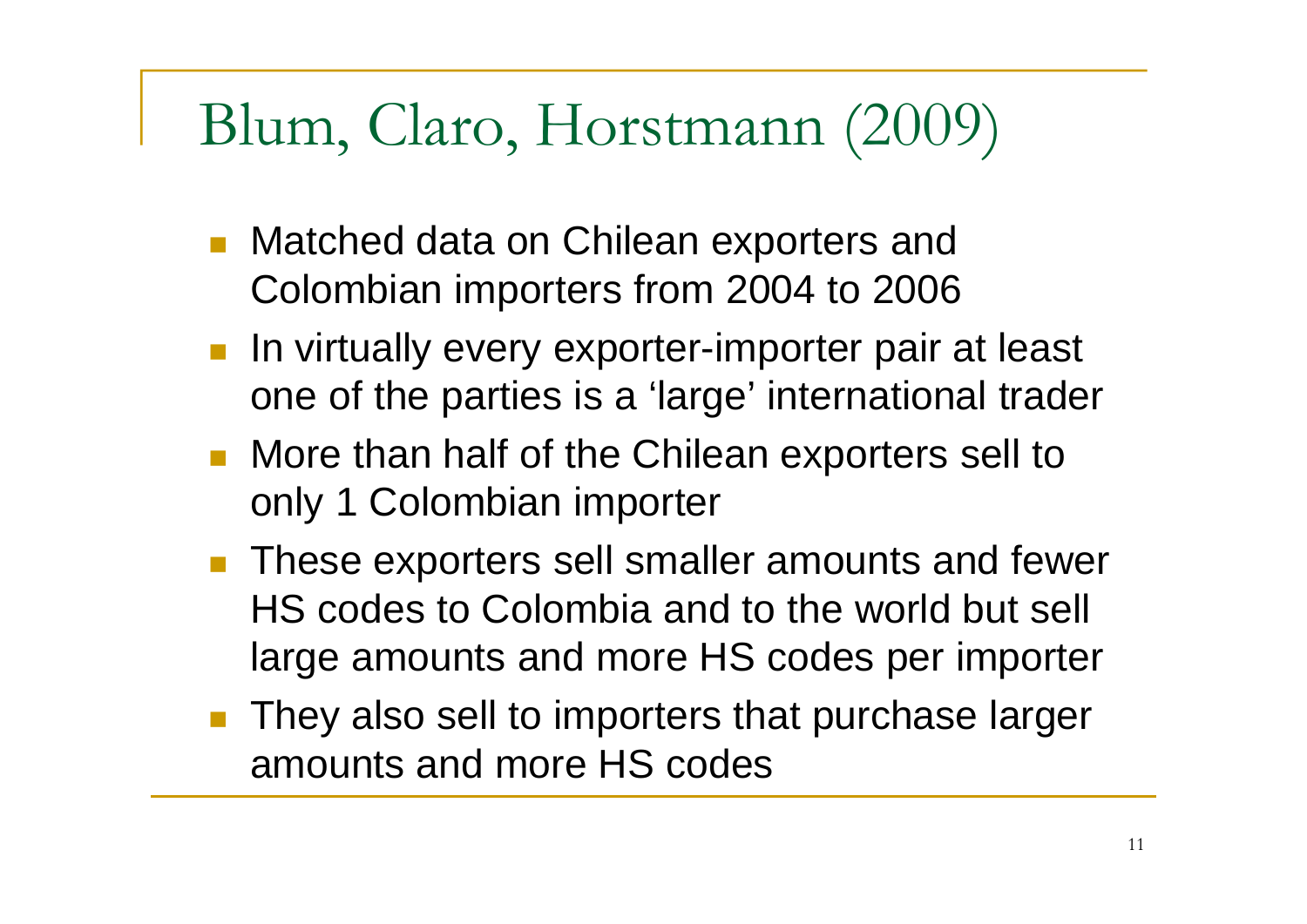## Blum, Claro, Horstmann (2009)

- **Findings suggest that efficient trading involves** large volume matches
- Small exporters match with large distributors (economy of scale in finding customers); small importers match with large customers (easier to find: 'indivisible visibility')
- **Trade reform in a country has external benefits** for other countries by reducing the cost of directto-market vs. intermediated sales
- **Analyses of GVCs should pay more attention to** the role of export intermediaries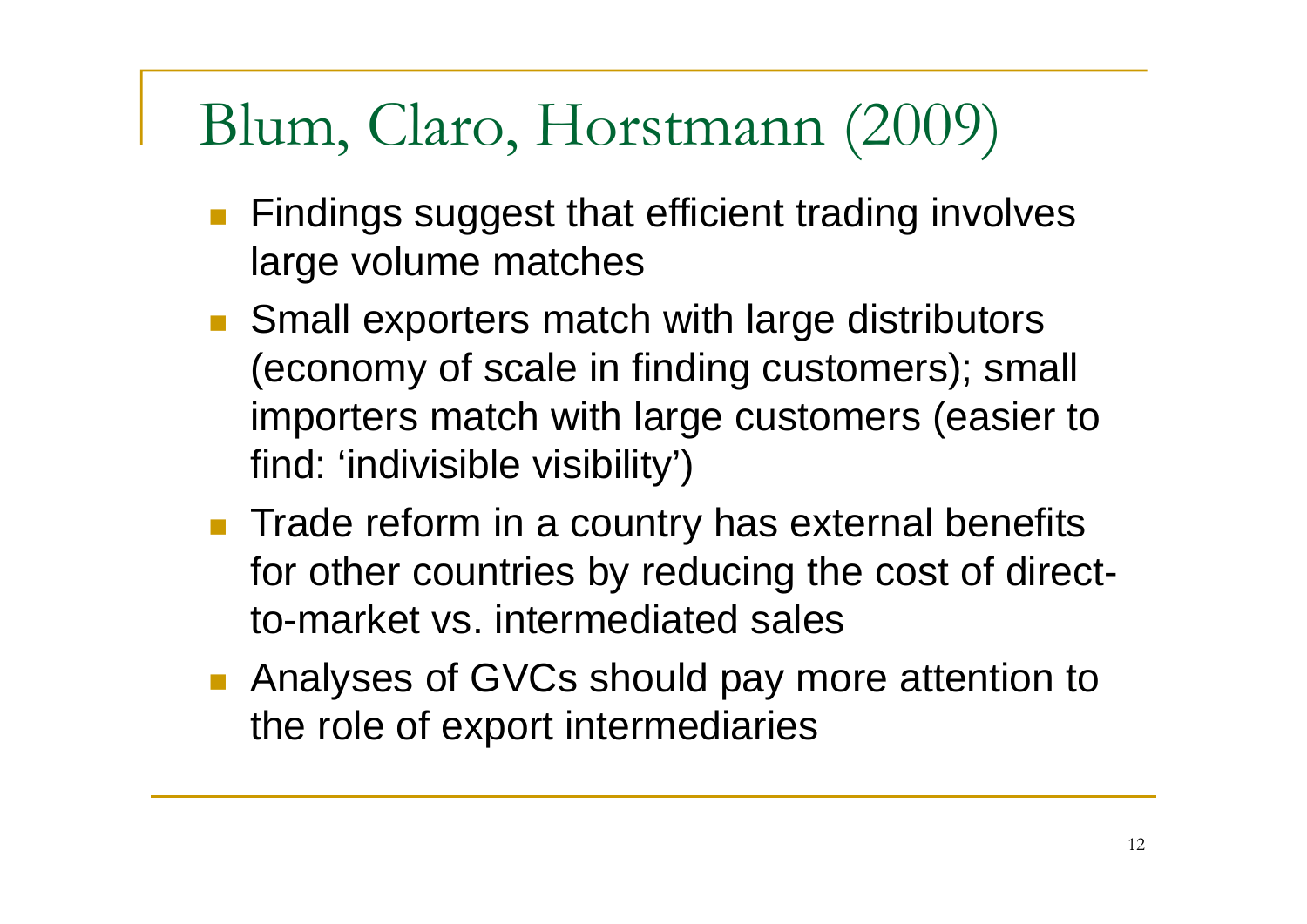#### Bernard, Grazzi, Tomasi (2011)

- **All cross-border transactions performed by** Italian firms from 2000 to 2007
- **Export intermediaries (e.g. wholesalers) serve** different markets and export different products than manufacturing exporters
- **High market-specific fixed costs of exporting, the** (lack of) quality of the general contracting environment and product-specific factors play important roles in explaining the existence of export intermediaries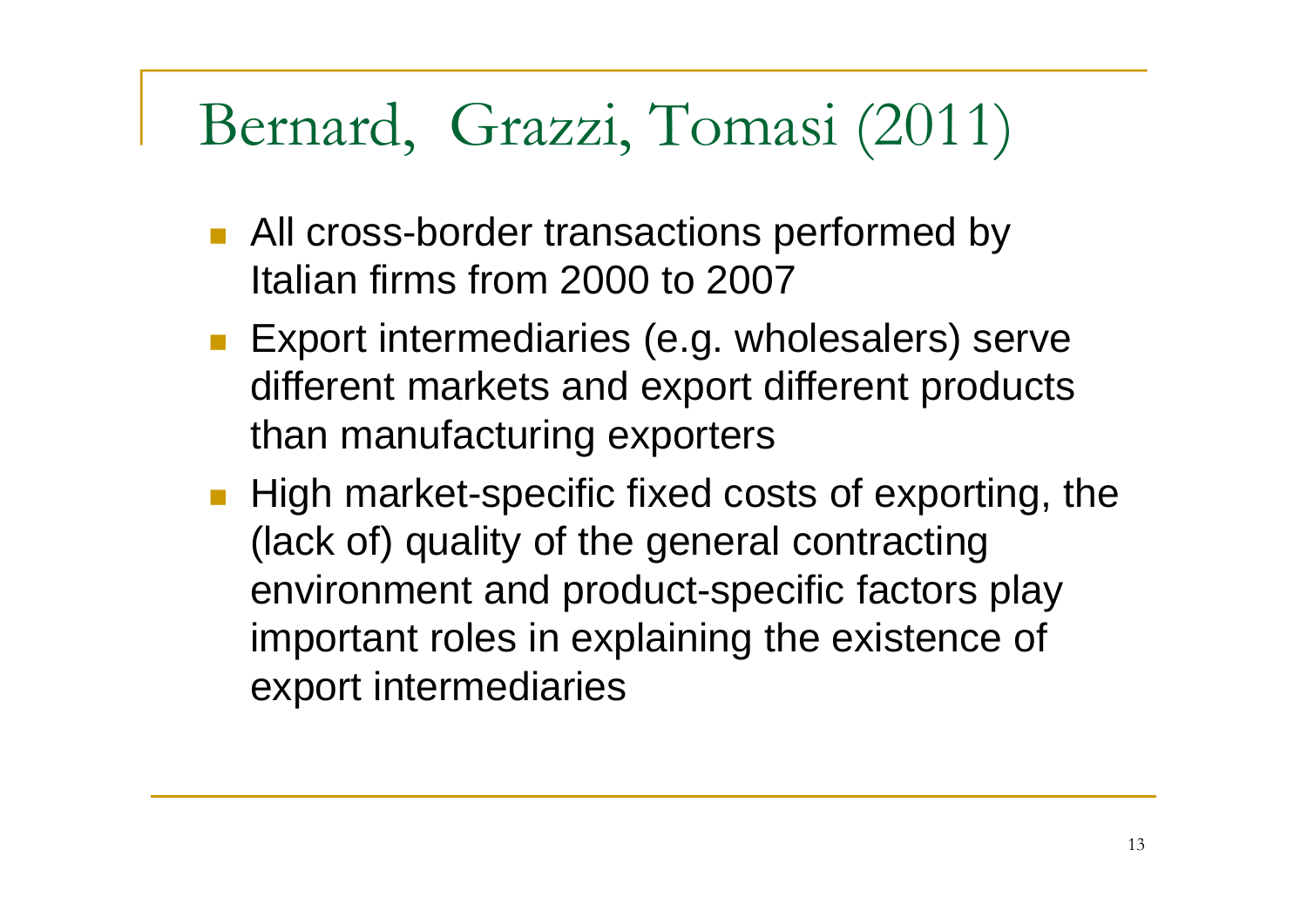#### Bernard, Grazzi, Tomasi (2011)

- The ability of export intermediaries to overcome country and product specific fixed costs means that they can more easily respond along the extensive margin to external shocks
- **For instance, intermediaries and direct exporters** respond differently to exchange rate fluctuations
- Both in terms of the total value of shipments and the number of products exported as well as in terms of prices and quantities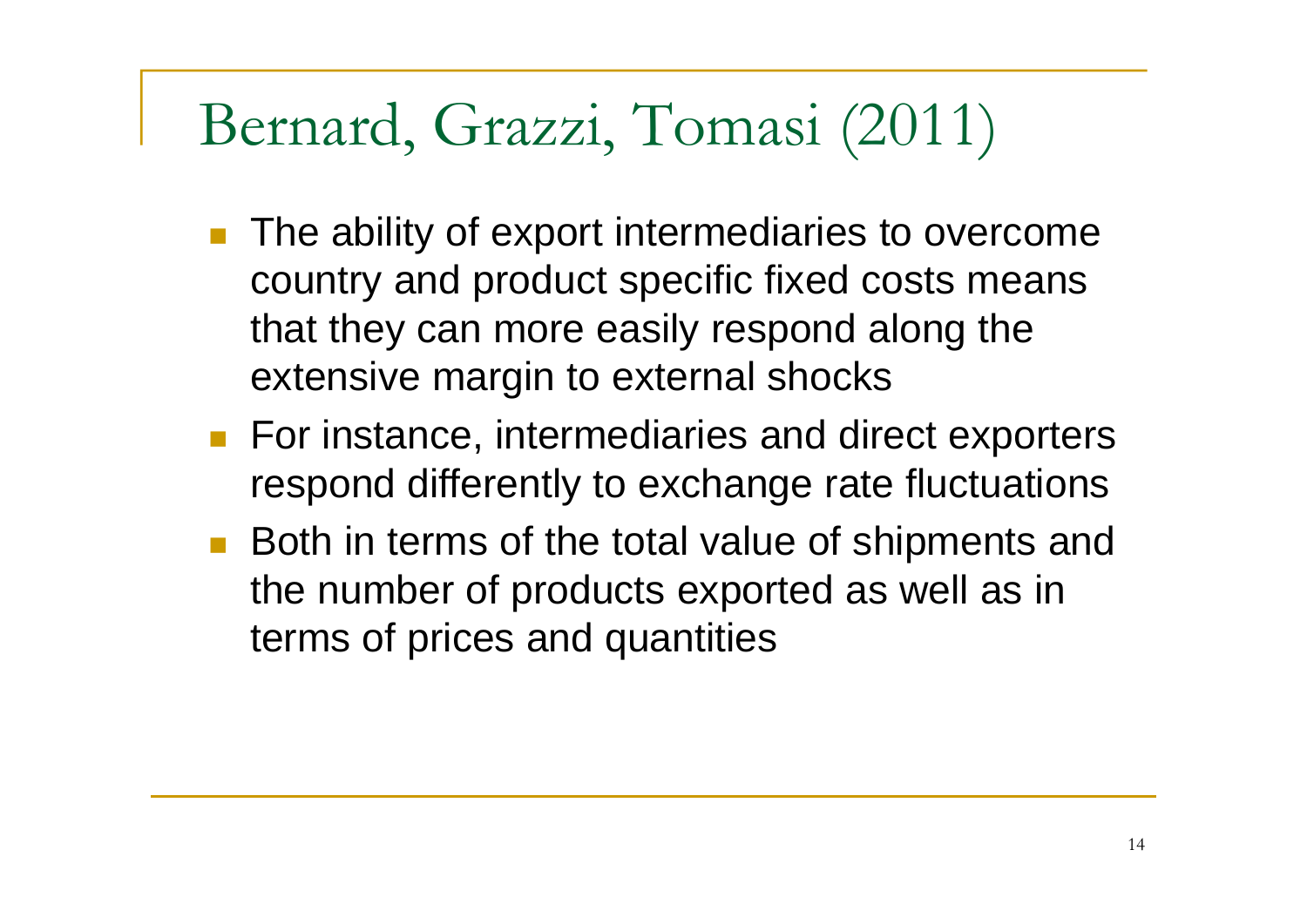#### Bernard, Grazzi, Tomasi (2011)

**Aggregate exports to destinations with high** shares of indirect exports are much less responsive to changes in the real exchange rate than are exports to countries served primarily by direct exporters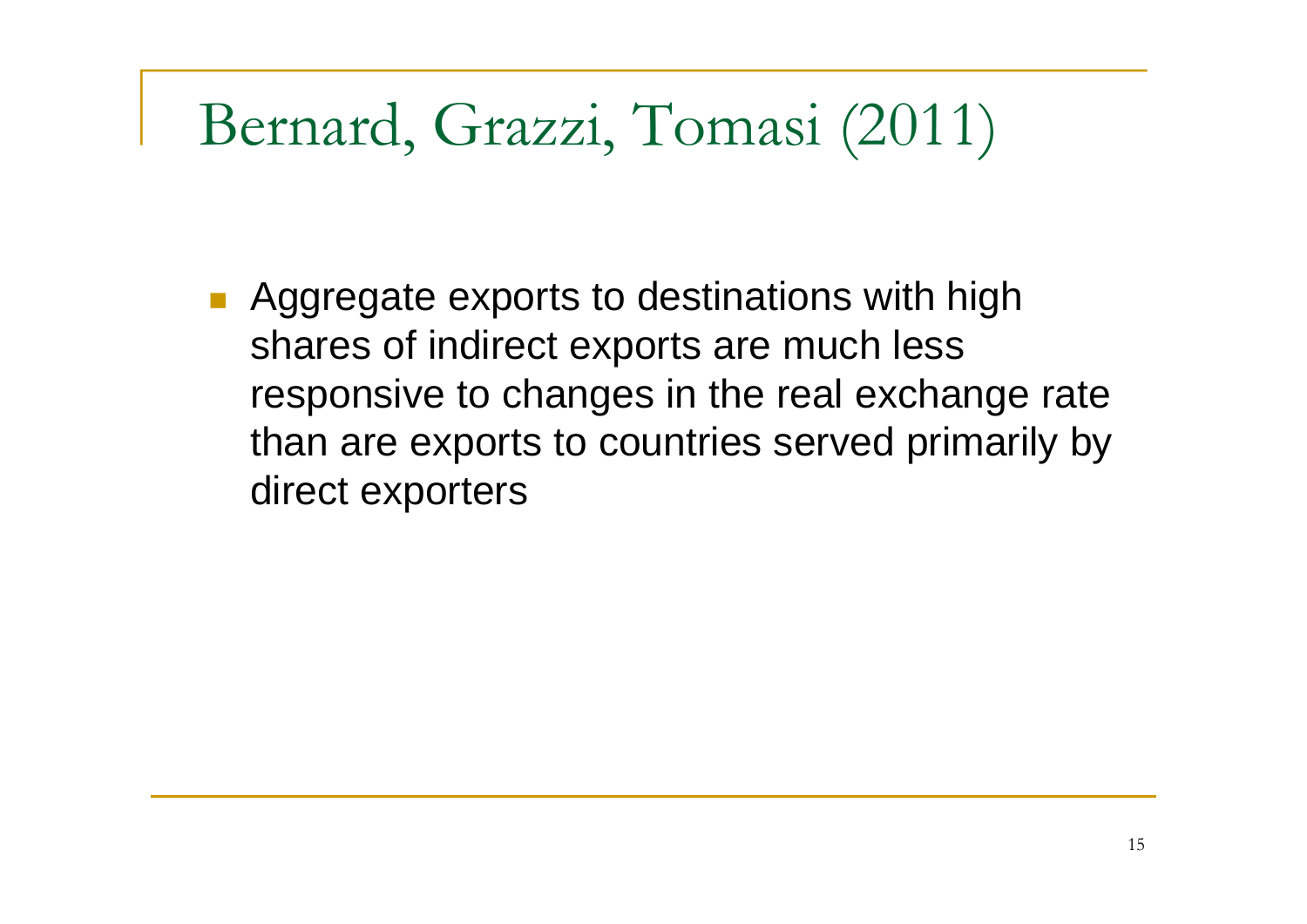# Ballester, Calvo-Armengol, Zenou (2006)

- Who's who in networks: 'key player' in peers effects
- **The 'key player' is the player who, once removed,** leads to the optimal change in aggregate activity
- $\blacksquare$  In criminal networks, this is the player who, once removed, leads to the maximum in aggregate activity
- In GVCs, the 'key player' can be seen as the player whose removal causes the maximum disruption in aggregate activity
- **Extension to 'key groups' and 'key links'**